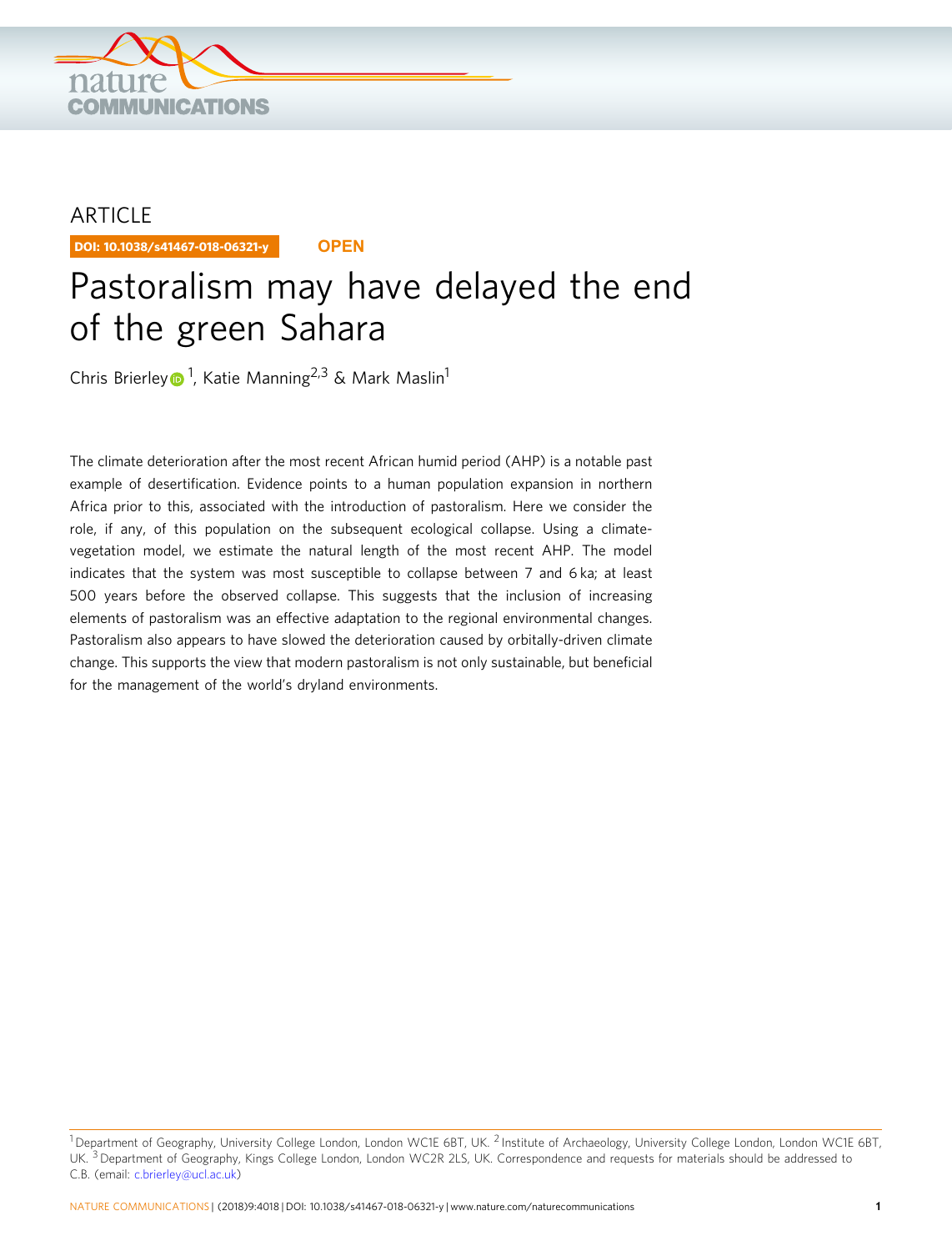<span id="page-1-0"></span>vpically, traditional subsistence pastoralism has been seen as agents of environmental degradation through overgrazing, habitat change and resource competition with wildlife. This view (Fig. 1a) was embedded in the environmental doctrine of the twentieth century, partly as a consequence of the historical relationship between colonial administrators and tra-ditional pastoralists<sup>[1](#page-7-0)</sup>. This doctrine has led to a recent suggestion that early pastoralism was so unsustainable that it triggered a climatic deterioration in the Sahara around 5500 years  $a\alpha^2$  $a\alpha^2$ (at the end of the African Humid Period<sup>3</sup>). This has significant implications for the way in which modern populations living in marginal environments are perceived, and particularly how modern pastoralism is recognised within local and regional ecological and economic policies. This suggestion goes against research demonstrating the sustainability of pastoralism $4-6$  $4-6$ .

Tipping points and threshold behaviours are an emotive topic when talking about future climate change<sup>7</sup>. A common example is the African Humid Period (AHP) lasting from 14,700 years  $ago<sup>8</sup>$  $ago<sup>8</sup>$  $ago<sup>8</sup>$ to around 5500 years ago<sup>[3](#page-7-0)</sup> (Fig. [2a](#page-2-0)), colloquially termed the "green Sahara". With the onset of favourable orbital conditions around 14.7 ka summer rains penetrated much further into northern Africa<sup>[8](#page-7-0)</sup>. As a result, humid conditions were established initially at lower latitudes, and progressively later at more northern latitudes<sup>[3](#page-7-0),[9,10](#page-7-0)</sup>. Pollen reconstructions<sup>[11](#page-7-0)</sup> indicate a mix of tropical elements reaching up to 20° N, and Sudanian woodland and Sahelian grasslands extending at least as far as 28° N. These changes supported numerous Sahelian and aquatic animals, such



Fig. 1 Pastoralist-environment interactions. a Schematic of a human population expansion beyond the carrying capacity of the region exacerbating aridification<sup>2</sup>. **b** Schematic of how the technological and cultural advances associated with sustainable pastoralism could help buffer changes to a fragile ecosystem

as elephant, crocodile and fish<sup>12</sup>. Yet, debate is on-going over the rate of climatic deterioration at the end of the humid period. Both sediment flux records from deep sea cores off the coast of north-west Africa<sup>[13](#page-7-0)–[15](#page-7-0)</sup> (Fig. [2](#page-2-0)a) and  $\Delta D_{\text{max}}$  isotopic values from east and northeast Africa $9,16$  $9,16$  $9,16$  point to a rapid shift 5500 years ago. Pollen and sedimentological records from Lake Yoa in northern Chad, however, indicate a more gradual deterioration of the regional ecosystem $^{17,18}$  $^{17,18}$  $^{17,18}$  $^{17,18}$  $^{17,18}$  (Fig. [2](#page-2-0)a). This discrepancy is partly a consequence of differential sensitivity of the various proxies<sup>16,18</sup>, but also because the changes in regional hydroclimates were modified by vegetation feedbacks<sup>[19](#page-7-0)</sup> and local groundwater conditions<sup>10</sup>. A coherent spatial picture of the end of the AHP is emerging, as demonstrated in a recent synthesis of hydrological reconstructions<sup>3</sup>, revealing a time transgressive termination of humid conditions from north to south (Fig. [2](#page-2-0)a).

Human occupation during the humid period is clearly demonstrated in numerous rock engravings and occupation sites, bearing evidence for the development of food production strategies and increasing socio-economic complexity $20,21$ . Knowledge about spread and intensity of that human occupation is harder to acquire, yet enough exists to create a demographic reconstruction<sup>[22](#page-7-0)</sup> (see Methods). Several major phases of population expansion and contraction can be identified in the Holocene Sahara from archaeological evidence. Hunter-Gatherer-Fisherfolk<sup>[21](#page-7-0)</sup> initially colonised all regions around 10.5 ka with population levels peaking between 8 and 7.5 ka (Fig. [2](#page-2-0)b). Over the following millennium, northern Africa underwent a population decline, driven by a millennium-long dry event at  $8 \text{ ka}^{9,16}$  $8 \text{ ka}^{9,16}$  $8 \text{ ka}^{9,16}$  $8 \text{ ka}^{9,16}$  $8 \text{ ka}^{9,16}$ . After 7 ka, domestic cattle, sheep and goat spread throughout northern Africa. This widespread adoption of (at least some) pastoralist strategies is followed by a second population boom (Fig. [2](#page-2-0)b). The second pulse of northern African human occupancy lasted until 5.5 ka, at which point the Sahara underwent a major population collapse, coinciding with the decline in favourable climatic conditions (Fig. [2\)](#page-2-0). But was this climate–human interaction one way —or was the collapse of the green Sahara an early example of humans interfering with a sensitive environmental system?

We submit the suggestion that Humans were the catalyst of the collapse of the green Sahara<sup>[2](#page-7-0)</sup> to a rigorous quantitative assessment. We first investigate whether the termination of the African Humid Period occurred early than expected, both through analysis of observations and using a model. We then examine the nature of early African pastoralism and its interactions with landscape. We conclude that the increased adoption of pastoralism provided a successful adaptation to the desertification caused by climate change.

## Results

Natural length of the Holocene African Humid Period. Before considering human agents in the context of climatic change, it is first necessary to determine the length of the Holocene AHP assuming no anthropogenic influence. Observations alone do not provide sufficient constraint on this, because of insufficiently accurate relevant chronologies. Mediterranean sapropel deposition is used as an indicator of humid conditions in northern Africa<sup>[23](#page-7-0)</sup>, because they have some of the most accurate chronologies. Over the past 250,000 years, it is possible to tune a chronology using well-dated speleothems to provide wellconstrained estimates of the onset and termination of sapro $pels<sup>24</sup>$ . This chronology suggests that the most recent sapropel was of much shorter duration than previous instances (Fig. [3](#page-3-0)a); yet it only includes one other interglacial sapropel (at 129.5 ka). However longer records $25$  that allow selection of similar orbital configurations[26](#page-8-0) cannot detect differences at the sub-millennial timescales required (Fig. [3](#page-3-0)b). A concerted effort would be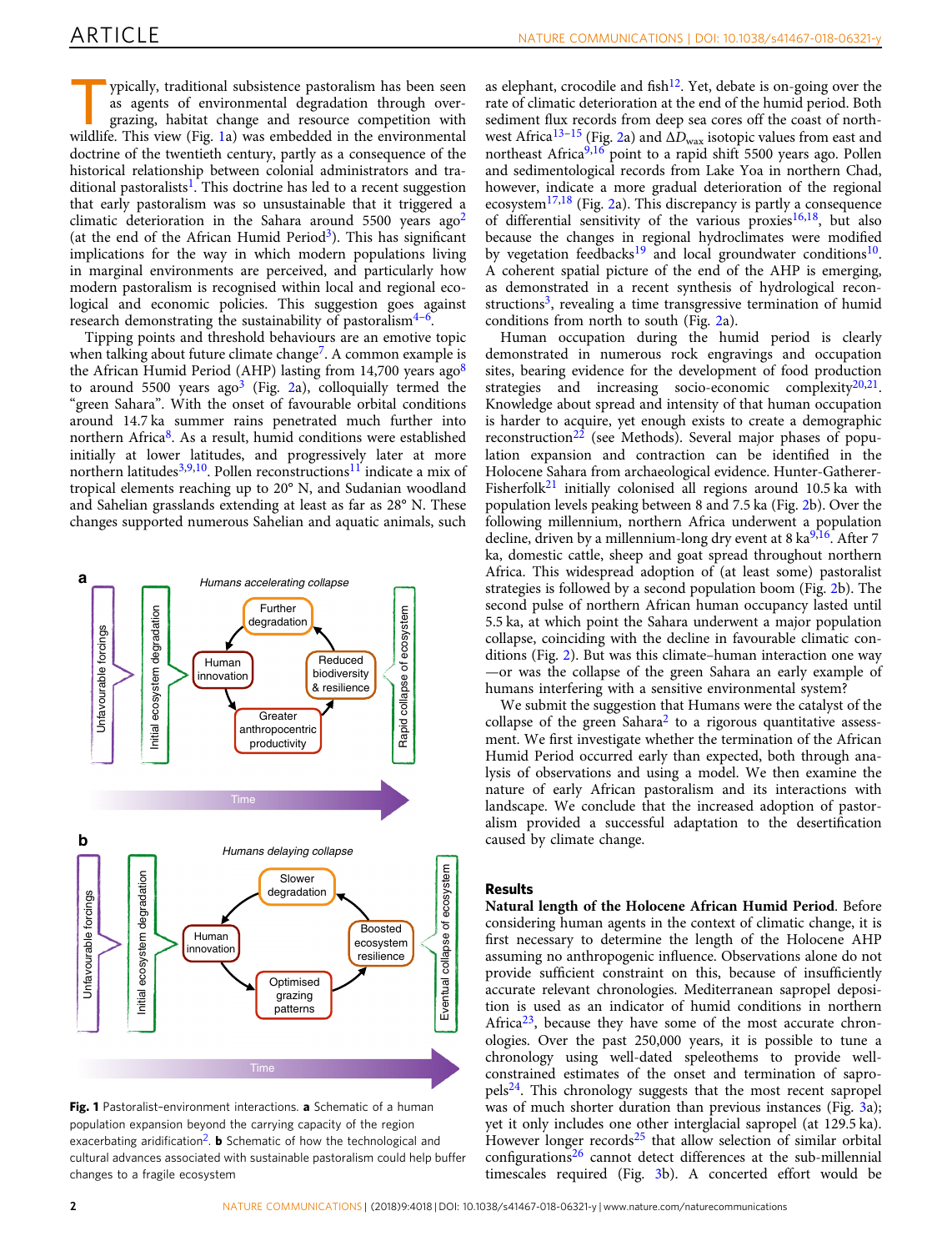<span id="page-2-0"></span>

Fig. 2 Reconstructions of Holocene northern Africa. a Palaeoclimate reconstructions<sup>3</sup> showing the existence of wet conditions (thick solid lines), semi-arid conditions (thin solid) or arid conditions (dashed). The individual reconstructions are colored by region: Central Sahara (Blue), Eastern Sahara (Red), the Atlas & Hoggar Mountains (Orange). The records discussed in the text are Lake Yoa<sup>17</sup> (green) and marine cores<sup>13,14</sup> (black), whilst records outside of the population regions are coloured gray. The records shown in order of their wet/dry transition, and the total number of wet/dry transitions is shown for each 500 year period. **b** Probability density of dated archaeological finds for the three regions in northern Africa, which can be used to infer the relative populations[22](#page-7-0)

required to develop a sufficiently accurate chronology to advance in this direction.

We develop an idealised model that calculates rainfall and vegetative cover and their feedbacks (see Methods) to estimate the natural length of the Holocene AHP instead. Compared to previous models $27,28$ , rainfall responds to imposed orbital precession<sup>[29](#page-8-0)</sup> and past greenhouse gas levels as measured in ice  $\text{cores}^{30}$  $\text{cores}^{30}$  $\text{cores}^{30}$  (which acts as a proxy for glacial-interglacial changes as well as a local, direct forcing). The model is run over the past two glacial cycles (230–20 ka) using a large ensemble of parameter settings selected at random. Parameter settings that do not exhibit six green episodes during this period are discounted for being inconsistent with the observations. The remaining ensemble members are integrated forward to the present-day (Fig. [4\)](#page-4-0). We find late Pleistocene behaviour alone was not sufficient to rule out the continuation of the humid period throughout the Holocene at the 5% significance level (Fig. [4](#page-4-0)). This failure to

accurately predict the passing of a known tipping point—despite having 200,000 years of observations—should add a cautionary note to the discussion surrounding future climate thresholds.

A sensitivity metric is devised for the model (see Methods) to summarise its behaviour and estimate start and end dates for the humid periods. We predict a well-defined start of the Holocene AHP (Supplementary Fig. 1), which corresponds closely with the observed date of  $14.5 \text{ ka}^{9,10}$ , supporting the validity of this modelling approach. The model shows several peaks during the Holocene when northern Africa would have been particularly sensitive to a perturbation (Fig. [5\)](#page-5-0).

The largest peak in the modelled sensitivity of the Sahara occurs at 7–6 ka (Fig. [5](#page-5-0)c). This coincides with the second period of population increase between 6.7 and 6.3 ka (Fig. [5b](#page-5-0)). The dominant collapse observed for the Holocene AHP (Fig. [5](#page-5-0)a) occurs 500–1000 years after this peak (Fig. [5](#page-5-0)c), which appears to be a robust model result (see Methods, Supplementary Fig. 2).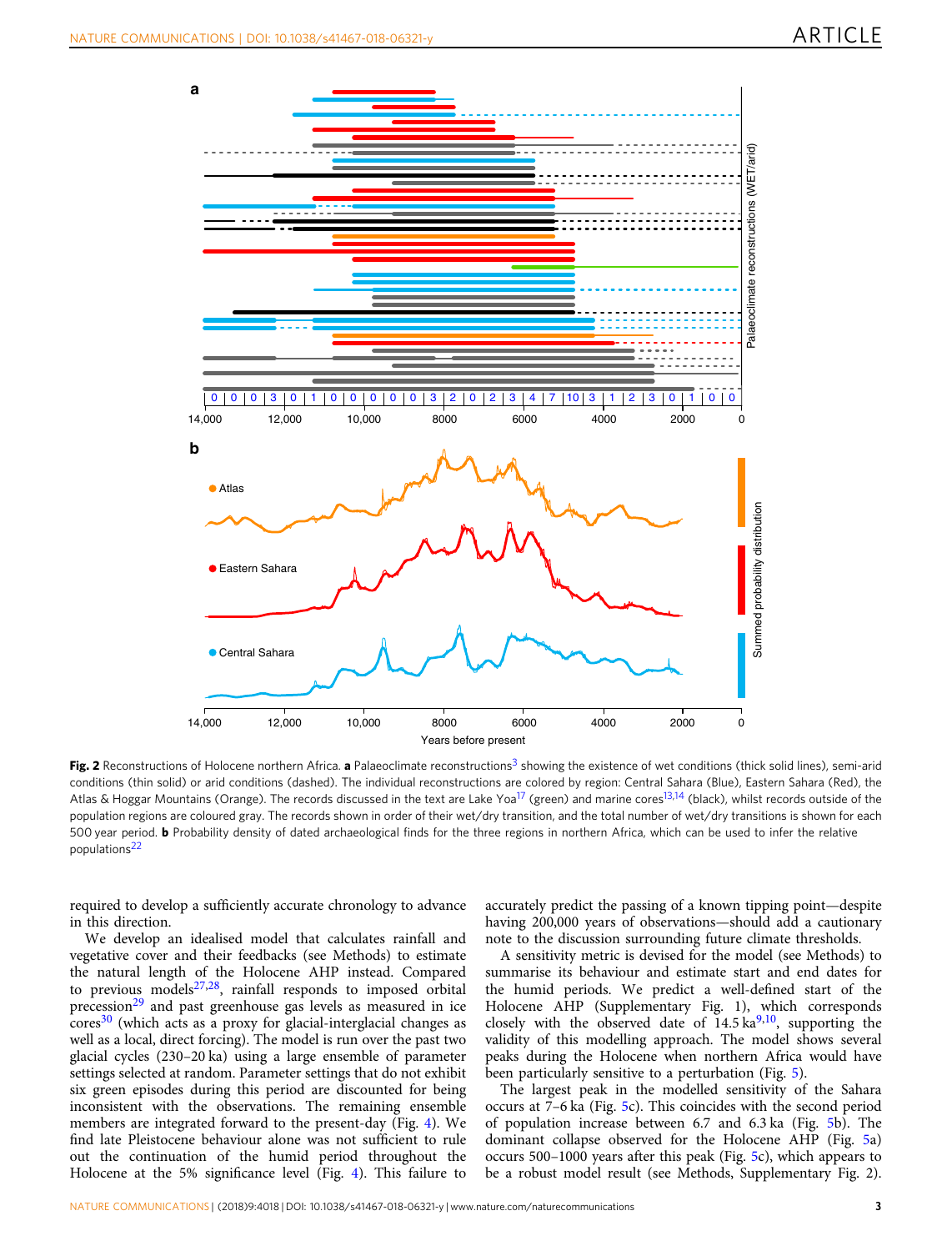<span id="page-3-0"></span>

Fig. 3 The relationship between sapropel formation and orbital precession using two sapropel chronologies. Precessional curves associated with sapropel formation are aligned to the start of each occurrence according to the respective chronology. The coloured segments of these curves indicate the actual duration of the sapropel. The red horizontal line indicates the precession at the termination of the most recent sapropel. a A speleothem-tuned chronology<sup>[24](#page-8-0)</sup> provides well-constrained estimates of the onset and termination of sapropels over the past 250,000 years. **b** The past ten interglacial sapropels seen in a Mediterranean Sea level record<sup>[25](#page-8-0)</sup>

This refutes the hypothesis that pastoralists were "active agents in landscape denudation" and accelerated the termination of the Holocene  $AHP<sup>2</sup>$  $AHP<sup>2</sup>$  $AHP<sup>2</sup>$ . Rather it suggests that pastoralism may have actively delayed the region's environmental deterioration (Fig. [1](#page-1-0)b).

Robustness of the delay. The synthesis of observed records $3$ classifies the hydroclimate state only at 500 year intervals. This choice of interval was motivated by all the chronologies being sufficiently precise to resolve it<sup>[3](#page-7-0)</sup>. The model inputs are orbital parameters<sup>[29](#page-8-0)</sup> and carbon dioxide concentrations<sup>30</sup>, both of which have dating uncertainties substantially less than 500 years. Dating of prior humid periods is subject to errors on the order of millennia (hence the failure to constrain the AHP dates observationally). Because of this issue, the valid model parameter settings are determined by matching solely the number of prior instances rather than their timing (see Methods). We consider the possibility that either a humid period was overlooked or that a sapropel has been laid down without a humid period during the past 230 kyrs to be minimal. The uncertainty contained within the structure of the idealised model, rather than its parameters, is impossible to quantify. To explore the parameter uncertainty in the model output, the whole experiment is replicated a further twenty times with different random parameter settings. There is little variation in the temporal structure (Supplementary Fig. 2). In summary, the limiting factor for the precision appears to be the temporal resolution of the compiled observations<sup>3</sup>, though the delay appears visible despite that (Fig. [5\)](#page-5-0).

The largest issues affecting the results of the idealised model are therefore associated with its applicability to the problem. There is a rich heritage of using idealised models to study the greening of the Sahara<sup>27,28,31</sup>, so the application here is not without precedent. The model appears to adequately capture the past behaviour under certain parameter settings. We cannot exclude the possibility that including other natural forcing factors may be beneficial. An alternate approach would use coupled general circulation models (GCMs). These GCMs are now used operationally for decadal climate predictions $32$ . Unfortunately,

the resources needed for the multi-millennia ensembles that would be required by this research preclude their application. Additionally, GCMs have been shown to have longstanding biases in simulating the greening of the Sahara<sup>33</sup>, likely arising from them poor capturing of vegetation and dust feedbacks $34$ .

The model ensemble is treated above as multiple plausible instances of a single physical system. The sensitivity is therefore interpreted as a single metric for all three regions shown in Fig. [2.](#page-2-0) An alternate interpretation is that the ensemble members represent different local conditions, implying that the three sensitivity peaks in Fig. [5](#page-5-0)c each characterise a particular region. However, there is no noticeable regional pattern in the reconstructed collapse dates (Fig. [2a](#page-2-0)), although more southerly locations in the compilation do show a later response<sup>3</sup>. However, the majority of observational records showing a collapse between 6 and  $5 \text{ ka}^3$  $5 \text{ ka}^3$  occur at similar latitudes to the archaeological sites used to estimate the human occupancy<sup>[22](#page-7-0)</sup>. Therefore the comparison of the sensitivity metric to the palaeoclimate and population reconstructions combined across northern Africa seems appropriate (Fig. [5](#page-5-0)).

Human–environment interactions. The model results suggest that the end of the Holocene AHP was delayed by around 500 years. A logical extension from the hypothesis of anthropogenically-driven early collapse<sup>2</sup> is that humans caused this delay. Whilst other possible explanations could exist, the main difference between the Holocene and previous interglacials is the existence of Human society in the Holocene. We therefore explore whether mechanisms exist that may explain an anthropogenic role in the collapse, by focusing on why pastoralism is sustainable. This approach rejects any dualist view that humans occupy a unique place in nature $35$ , advocating instead the historical dependencies between human action and environmental change<sup>[36](#page-8-0)</sup>.

Mobility, a distinguishing feature of traditional pastoral systems $37$ , results in periodicity of the intensity of grazing. Grasslands can suffer from undergrazing as much as overgrazing<sup>4,6</sup>, so active management of grazing plays a major role in grassland health. This is because grazing ungulates and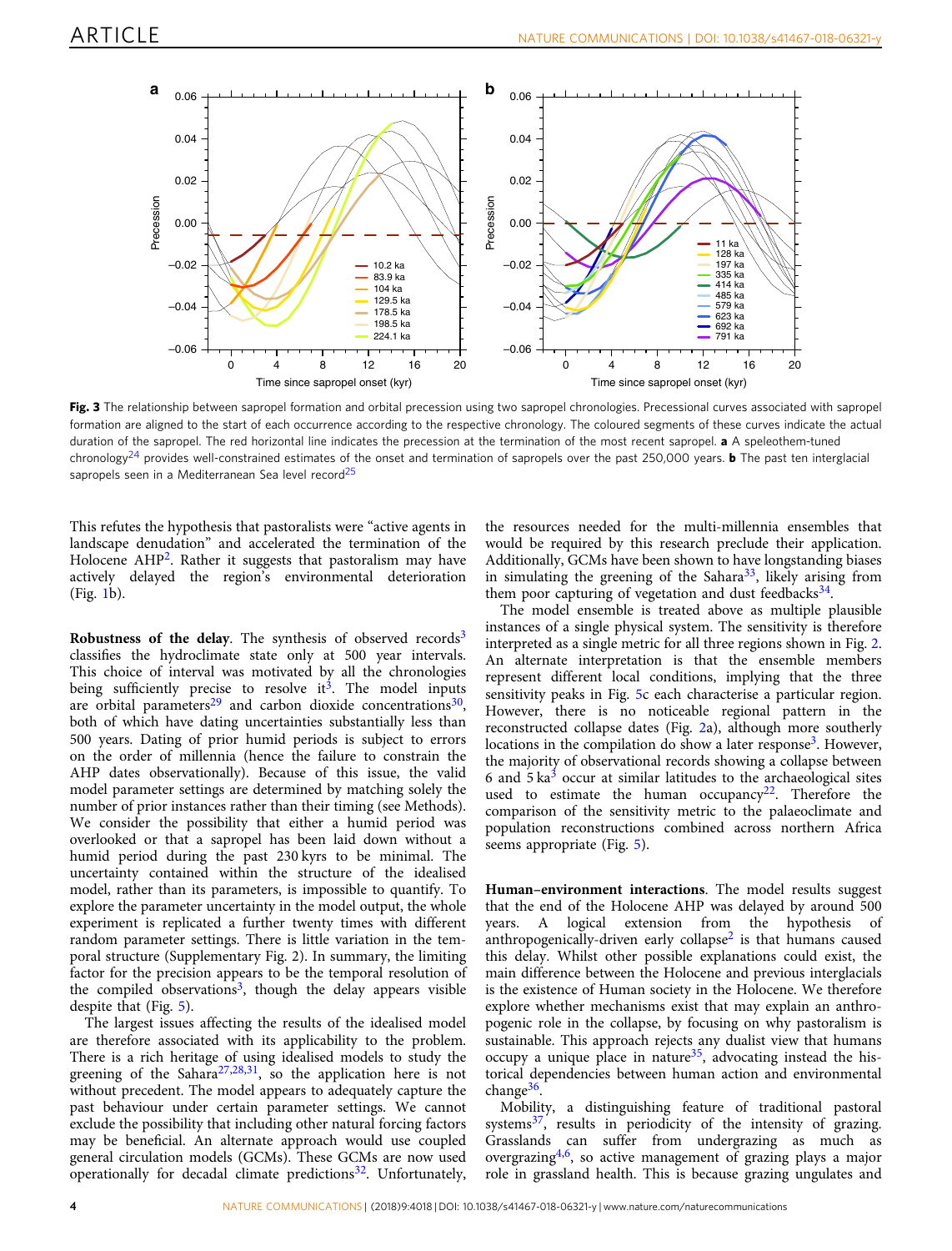<span id="page-4-0"></span>

Fig. 4 The last two glacial cycles. a The input times series of radiative forcing of carbon dioxide changes<sup>[30](#page-8-0)</sup> (black) and climatic precession<sup>[29](#page-8-0)</sup> (red). b Barium to aluminium ratio at Ocean Drilling Program site 968 in the Eastern Mediterranean<sup>24</sup>.  $\mathbf c$  The distribution of the roughly 12,000 ensemble members that exhibit seven 'green' events. The median (black), inter-quartile range (dark gray) and 5–95% range (light gray) are shown, along with the sapropel start (green) and end (blue) dates calculated from observations $^{24}$ 

grasslands have co-evolved from an historical predator-prey relationship, with pack hunting predators keeping large herds of ungulates bunched and moving<sup>38</sup>. Healthy grasslands are maintained in precisely this way by pastoralists bunching stock and moving them frequently, fostering a mutually beneficial distribution of dung and urine $37$ . Removing grazers from grasslands increases the amount of senescent vegetation, which causes the grasses to cease growing productively<sup>[39](#page-8-0)</sup>. Grazing livestock and their preference for the most palatable grasses provide a competitive advantage to the less palatable grasses for water and nutrients, making it important to get the balance correct between overgrazing and over-resting. Traditional pastoralists tend to be acutely aware of these subtle dynamics utilising practices that maximise grassland regeneration $38,40$  $38,40$  $38,40$ .

Evidence from long-term studies on herding strategies has also helped to reveal the sensitive dynamic between drought, pasture availability, and herd size. Seasonal and long-term droughts, which are common in areas of pastoral rangeland, as well as disease dynamics, control the growth of herds in a way that means they are unlikely to damage pasture. If longer-term drought starts to restrict pasture, or if herd size increases beyond the carrying capacity of a rangeland, then pastoralists will move on. For example, field research in the Ngorongoro Conservation Area has shown that whilst pastures were being overgrazed in terms of optimal commercial yield, this did not result in environmental degradation<sup>[41](#page-8-0)</sup>. This is important as it suggests that animal condition deteriorates before they are capable of having a seriously deleterious effect on the environment. The amount of pastoralism practiced by the Saharan occupants, and therefore the size of their herds, are unlikely to have reached such levels as to surpass carrying capacity. The inherent mobility and customary institutions employed by these populations generates a dynamic state of adaptation, which logically negates over-burdening pastoral rangeland<sup>[5](#page-7-0)</sup>.

A recent publication by Wright<sup>[2](#page-7-0)</sup> in which mid-Holocene pastoralists are considered "catalysts in accelerating the pace of devegetation in the Sahara" provides an illustrative example of the outdated doctrine against pastoralists. Wright<sup>[2](#page-7-0)</sup> uses historical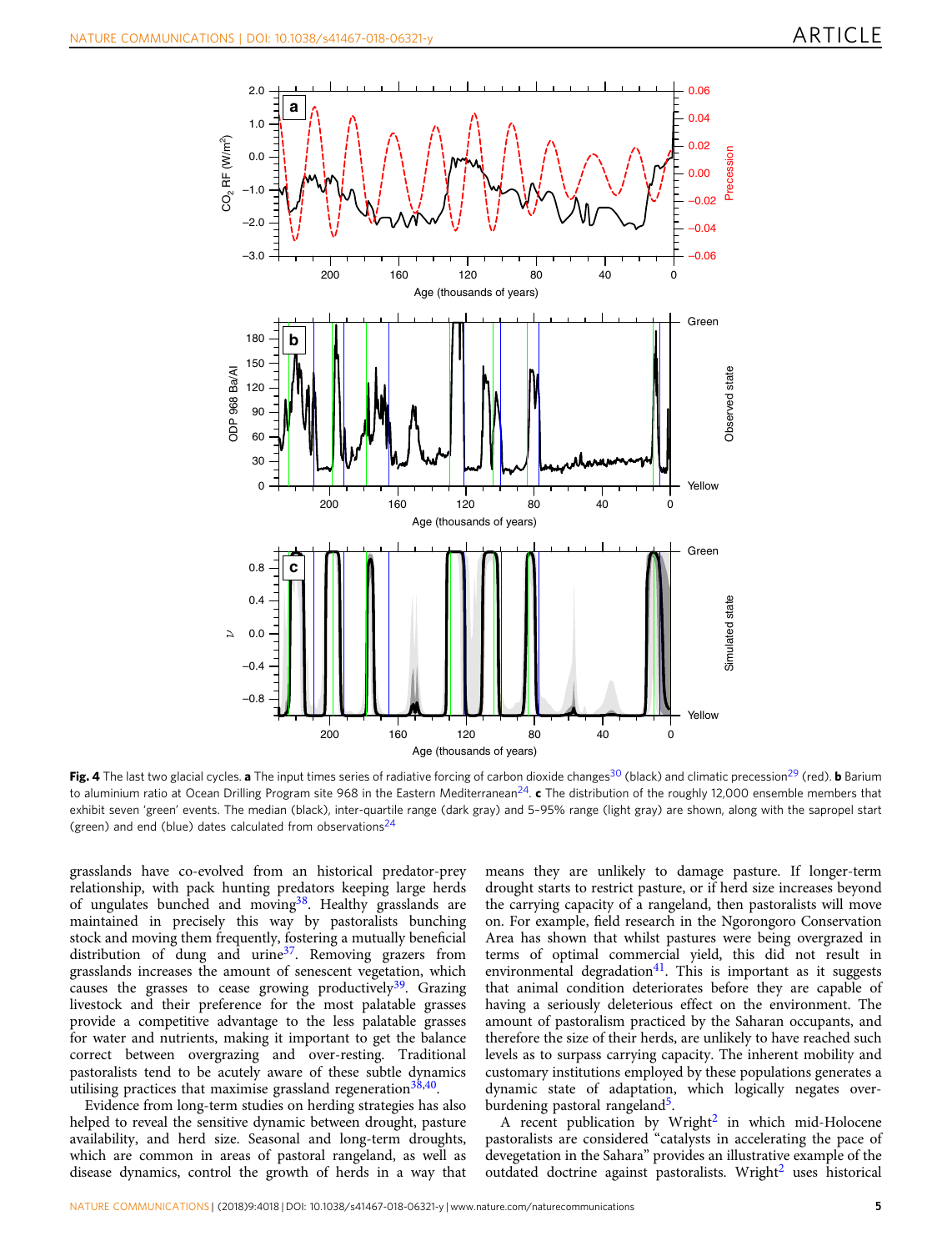<span id="page-5-0"></span>

Fig. 5 Potential interaction between humans and the ecosystem during the end of the African humid period. a Histogram of the number of climate proxies (Fig. [1](#page-1-0)a) indicating an end of the African Humid Period within a 500 year window<sup>3</sup>. **b** The population inferred summed probability distribution<sup>22</sup> over the whole of northern Africa region along with its 5-95% confidence level.  $c$  The simulated sensitivity of northern Africa diagnosed from the model. Black dots show the number of not-implausible model settings with a threshold time, t\*, in each century (see Methods for details); the black line is a 3 point running average. The gray line vertical indicates the time of the maximum simulated sensitivity

analogues, such as the Rapa Nui environmental degradation, that appear inappropriate. In the instance of the island of Rapa Nui, its inhabitants were primarily farmers and fishermen, not pastoralists. Even so recent research suggests that major environmental degradation on Rapa Nui occurred only after European contact, and that pre-contact changes in land use were a result of environmental constraint, not degradation $42,43$ . Using this type of analogue, one establishes a false premise i.e., where "landscapes with no previous exposure to grazing by domesticated animals have been documented as crossing ecological thresholds shortly after new grazing pressures were introduced"<sup>[2](#page-7-0)</sup>. Northern Africa, however, was becoming a domesticated landscape from the early Holocene onwards (Fig. [2\)](#page-2-0). Pastoralism co-evolved with dryland environments in a context where extant grazing ungulates were in abundance. Moreover recent genetic analyses of modern African cattle indicate considerable introgression from African aurochs, suggesting they underwent a hybridization with local wild stock<sup>44</sup>. The introduction of pastoralist strategies, therefore, were based

upon natural ecosystem interactions and the functional roles of native wildlife causing little additional burden; allowing positive management of the environment.

Regional responses. The division of the entire Saharan population into broad regional sets (Fig. [2](#page-2-0)b) allows a preliminary look at spatial variation in the timing of population change. The population curves for the Eastern Sahara, the Atlas & Hoggar and Central Sahara start broadly synchronous; showing a rapid population increase after the onset of humid conditions c. 10.5 ka and during the millennial-long population decline between 7.5 and 6.5 ka (Fig. [2](#page-2-0)b). At the end of the AHP, however, we observe divergence in the regional demographic response. The eastern Sahara, which is today extremely arid, appears to have undergone a rapid population decline, as occupation shifted towards the Nile Valley. It has even been suggested that this subsequently gave rise to the Pharanoic civilisation $45$ . To the north and west, in the Atlas & Hoggar mountain region, population decline appears to have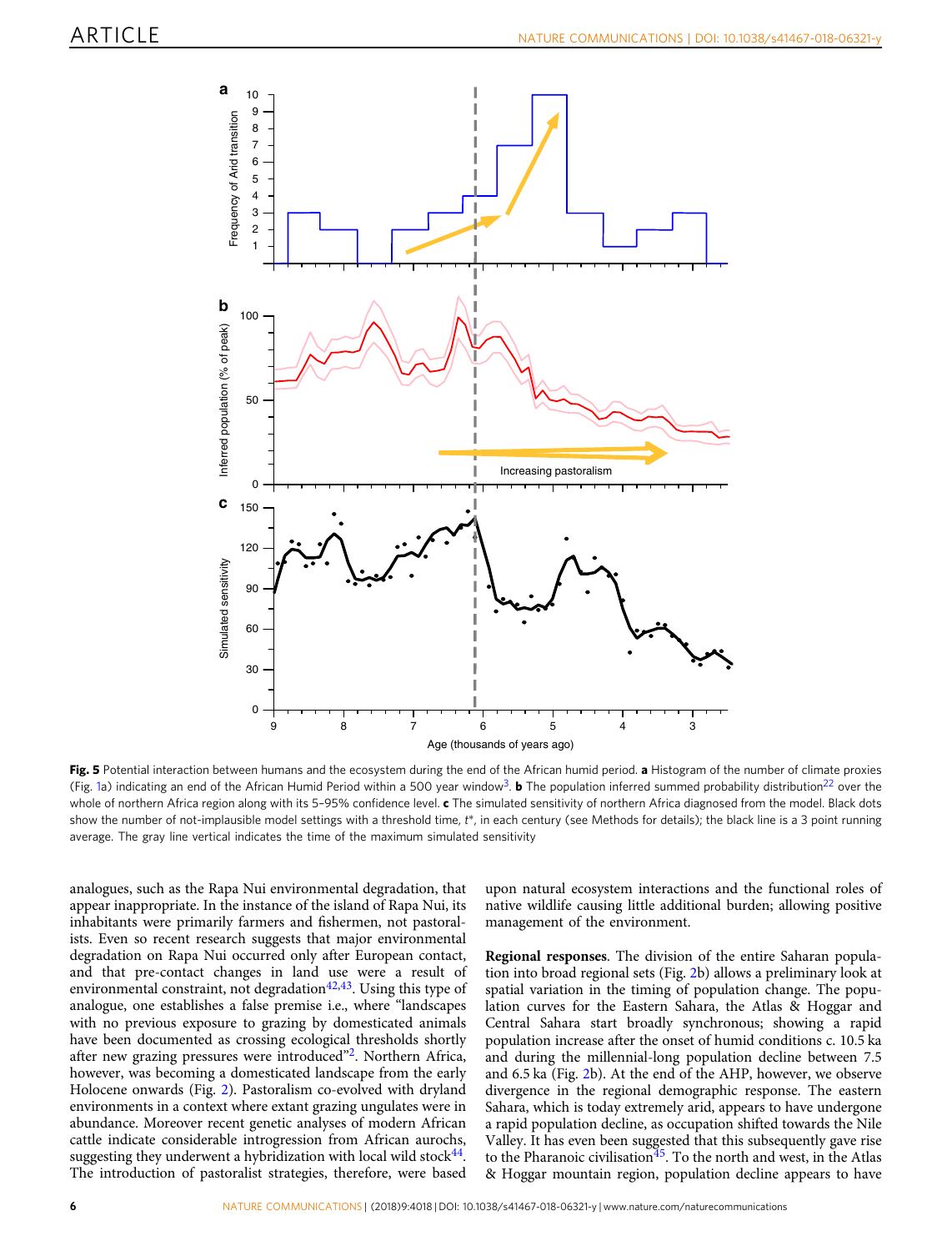<span id="page-6-0"></span>been equally rapid (c. 900 years, Fig. [2b](#page-2-0)). The central Sahara, on the other hand, saw a much more gradual decline in population levels that never reached the pre-Holocene population low (Fig. [2b](#page-2-0)). The fact that societies practicing pastoralism persisted in this region for so long, and invested both economically and ideologically in the local landscape, does not support a scenario of over-exploitation (see Methods). Additionally, the ethnographic record demonstrates how the flexibility inherent in traditional African pastoralist strategies enables them to make the most efficient use of patchy and fragile environments $4,5,37$  $4,5,37$  $4,5,37$  $4,5,37$ . It is therefore likely that the origins of such strategies co-evolved with the drying environment in a way that enabled humans to live in an adaptive balance with available pasture.

The implication that Holocene populations persisted for longer in some parts of the Sahara either suggests a spatial variation in the rate of aridification or vegetation change, or more intriguingly in the human adaptive strategies. Differential topography across the Sahara is certainly worth considering. Mountains such as the Tibesti, Tassili-n-Ajjer and Ahaggar form a major topographic feature spanning more than 2500 km from southern Algeria to northern Chad. These mountains would have acted as important water towers in contrast to the surrounding plains, providing populations living on the windward side with more persistent rain runoff during periods of increasing aridity. Some of the earliest direct evidence for the exploitation of domestic livestock<sup>46</sup>, use of milk products<sup>47</sup>, and the construction of cattle tumuli<sup>[46,48](#page-8-0)</sup>, come from the heart of the central Sahara. On the Messak plateau, for example, extensive evidence for rock art depicting livestock scenes and stone monuments with associated domestic animal remains dating to the middle Holocene attest to a highly formalized expression of a wider Saharan "cattle cult"[46,48.](#page-8-0) Isotopic analysis of archaeological animal bones from this region also demonstrate seasonal transhumance $48$ , reminiscent of the strategies used by modern traditional pastoralists to ensure the maintenance of healthy pasture.

### **Discussion**

The possibility that humans could have had a stabilising influence on the environment has significant implications. Naturally there are consequences for our understanding of past climate changes. For example, there is a long-standing discrepancy between observed climate of 6 ka for northern Africa and simulations by global climate models $33$ , which currently include no pastoralism. Also the "early Anthropocene" hypothesis<sup>[49](#page-8-0)</sup> identifies a humancaused perturbation in the carbon cycle around the time of the aridification of northern Africa. It is doubtful that the anthropogenic delay suggested by the model results above could perturb the global carbon cycle. The carbon stored in northern Africa vegetation would have been relatively insignificant. One would need to invoke speculative, remote impacts on both tropical wetland methane emissions and the carbon sequestration in rainforest peatlands<sup>[50](#page-8-0)</sup>.

More broadly, this work presents a positive message about sustainability and climate adaptation. We contest the common narrative that past human–environment interactions must always be one of over-exploitation and degradation<sup>[51](#page-8-0)</sup> (Fig. [1a](#page-1-0)). This study shows that increasing human population combined with an intensification of pastoralism did not accelerate aridification, and may even have delayed the collapse of the green Sahara (Fig. [1b](#page-1-0)). This finding provides yet more evidence for the sustainability of pastoralism $4$ . It suggests that traditional, indigenous practices were developed as an adaptation to Holocene climate change in northern Africa. Promoting and enhancing sustainable pastoralism could be a vital adaptation to our current climate challenge.

#### **Methods**

Data. Proxy records of northern African palaeoclimate are derived from a variety of sources. These range from lake-level, dust deposition, pollen and geochemical records. The data used in Figs. [2](#page-2-0)a, [5a](#page-5-0) are derived from the database compiled and interpreted by Shanahan et al.<sup>[3](#page-7-0)</sup>. For every 500 year interval, the climate state has been subjectively determined<sup>[3](#page-7-0)</sup> as either wet, moderate or dry (Fig. [2](#page-2-0)a). As with the sensitivity metric (Eq. [7\)](#page-7-0), we date the collapse as the first time in which humid conditions are not present (Fig. [5](#page-5-0)). This compilation of proxy records may provide a geographically and typographically biased sample, but is not clear what alternate approaches are availabel to estimate an end-date for the green Sahara in a probabilistic fashion.

The relative population levels (Figs. [2b](#page-2-0), [5](#page-5-0)b) are a summed probability distribution analysis based on a comprehensive review of the abundance of carbon-14 dated archaeological sites across northern Africa<sup>22</sup>. The underlying principle of this method assumes a monotonic relationship between the amount of data and the amount of human presence, which is reliant on the law of large numbers to overcome small-scale temporal and spatial biases. Full details on the methods are described in Shennan et al.<sup>[52](#page-8-0)</sup>, whilst criticisms<sup>53,54</sup>, and subsequent defense<sup>[55,56](#page-8-0)</sup> of the method have been presented in several publications. The population estimates used in the present analysis $22$  were created from a dataset comprising 3287 radiocarbon dates from 1011 "Neolithic" sites. Radiocarbon dates from state level social contexts such as Pharaonic or later Garamantian sites were not included in that analysis. The population estimates can only provide relative time series and the size of populations cannot be compared between the regions shown in Fig. [2](#page-2-0)b. To date, these are the only explicit reconstructions of Holocene demographic trends on a trans-Saharan scale, although similar curves have been produced for the western desert in Egypt<sup>45</sup>. Furthermore, it is this curve which Wright suggests corresponds with "the variable tempo and intensity of the termination of the AHP" and "local transitions to shrubland environments and accelerated rates of soil erosion"<sup>2</sup>. We exclude African palaeoclimate reconstructions south of 13.42°N from our analysis, as this is the most southerly archaeological site used to reconstruct the population estimates<sup>22</sup>

Idealised model formulation. The simplest model of climate-vegetation interactions consists of the vegetation cover being determined by rainfall, which itself depends on external forcing and vegetation cover<sup>31</sup>. We adapt the nondimensionalised model of  $\text{Liu}^{28}$  $\text{Liu}^{28}$  $\text{Liu}^{28}$  that captures inter-annual variability<sup>[27](#page-8-0)</sup> with the modification that the time-invariant background rainfall is now considered a linearised function of precession and carbon dioxide forcing. This idealised model incorporates a vegetation cover, v, that ranges from shrubland (1; "green") to desert (−1; "yellow"). The vegetation cover changes at a rate

$$
\frac{d\nu}{dt} = \frac{1}{\tau_{\nu}} \tanh(R) - \nu,
$$
\n(1)

where  $\tau_v$  is the vegetation timescale (in years) and R is the non-dimensionalised rainfall. R is centred around a sensitive range that spreads from  $(-1, 1)$ . It is given by:

$$
R = a + bP + cF + d\nu + N,\t\t(2)
$$

where P is the eccentricity-modulated precession<sup>29</sup>,  $\varepsilon$ sin $\omega$ , (Fig. [4](#page-4-0)a) and F is the radiative forcing with respect to the preindustrial. Here the radiative forcing (Fig. [4](#page-4-0)a) represents solely carbon-di-oxide and is calculated as 5.35  $ln(CO_2/278)$ , where  $CO_2$  is the carbon dioxide concentration<sup>[30](#page-8-0)</sup> in parts-permillion by volume [278 ppm was the preindustrial concentration]. The feedback of vegetation onto the rainfall is captured by the dv term in Eq. 2, where d sets the magnitude of the feedback. Previous work<sup>[28](#page-8-0)</sup> has used  $\overrightarrow{d}$ ranging from 0.8 to 1.2; a wider range is sampled here to encompass a broader spread of uncertainty (see Supplementary Table 1). The red noise term, N, is given by

$$
\frac{dN}{dt} = \frac{\sigma \varsigma(t) - N}{\tau_N},\tag{3}
$$

where  $\tau_N$  is soil moisture timescale (in years) and  $\zeta$  is a random sample from a unit normal distribution scaled by a tunable parameter, σ.

The impact of a doubling in  $CO<sub>2</sub>$  has previously been shown to expand the critical range of rainfall<sup>31</sup>. However, it is incorporated here as an additive term (expressed as a radiative forcing change from preindustrial in  $W/m<sup>2</sup>$ ) as attempts with a multiplicative factor were unsuccessful in replicating the observed lack of green states during MIS3 (Fig. [4b](#page-4-0)). The modified background rainfall,  $a + bP + cF$ , must at times be less than 1 otherwise the system would never leave the green state and is generally less than 0 to prevent the green state becoming the predominant condition.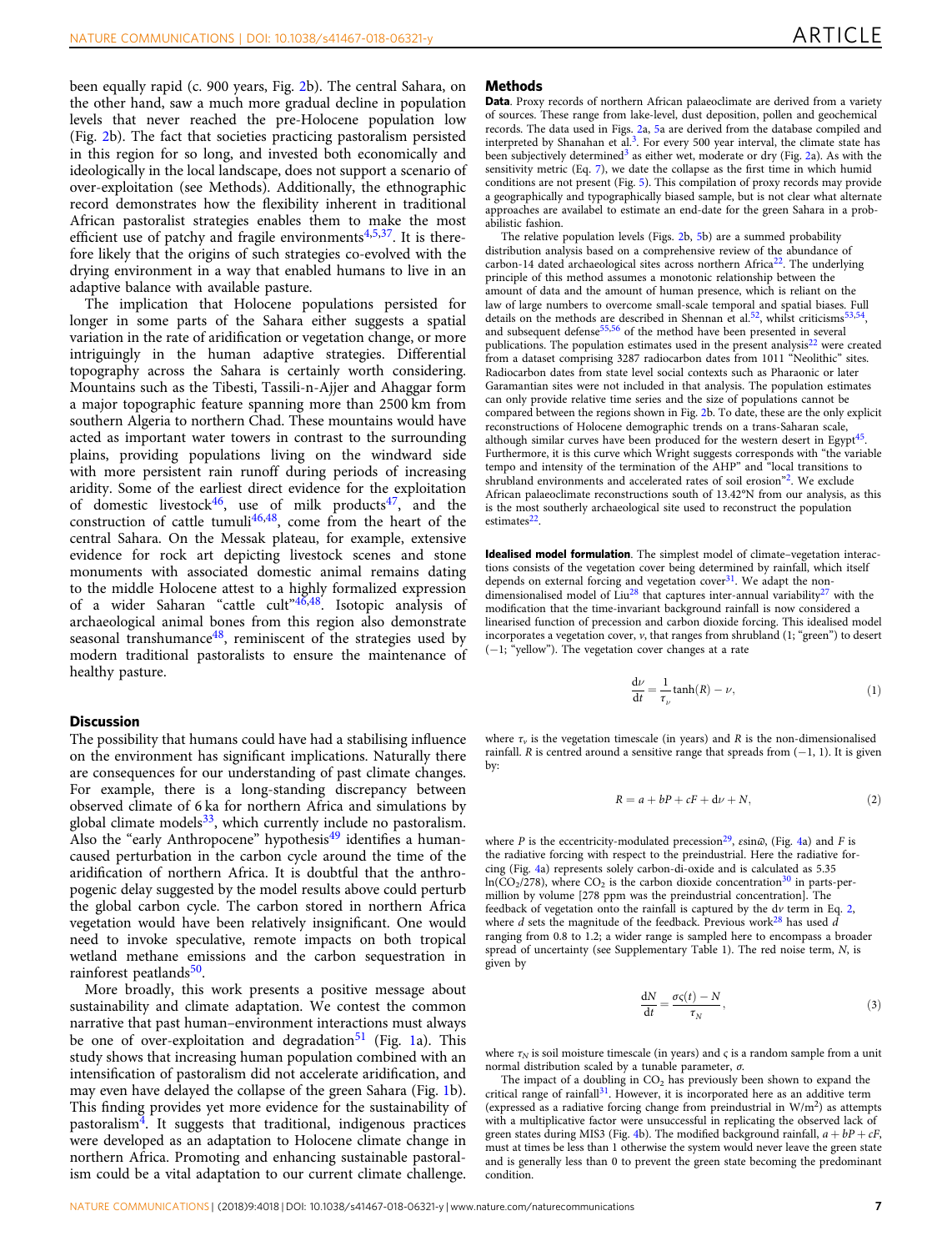<span id="page-7-0"></span>Iteration is achieved through a forward timestepping approach<sup>[28](#page-8-0)</sup> with a timestep,  $\Delta t$ , of 1 year.

$$
\nu_{k+1} = \nu_k + \frac{\Delta t}{\tau_\nu} \left[ \tanh \left( \frac{a + bP}{c\text{CO}_2} + \mathrm{d}\nu + N_k \right) - \nu_k \right],\tag{4}
$$

$$
N_{k+1} = N_k - \frac{N_k \Delta t}{\tau_N} + \frac{\sqrt{\Delta t} \sigma W_k}{\tau_N} \tag{5}
$$

Previous work $28$  has shown that this system can exhibit bimodality (switching between two different states) despite being monostable (i.e., having a single potential well, Eq. 6). The stochasticity (Eq. [3,](#page-6-0) best thought of as interannual variability in the soil moisture $^{27,28}$  $^{27,28}$  $^{27,28}$  $^{27,28}$  $^{27,28}$ ) combined with the non-linear dependence of vegetation on rainfall (Eq. [1](#page-6-0)) can lead to the simulation often passing through the state with minimum equilibrium potential $28$ . The bimodality explored previously in this style of system<sup>[28](#page-8-0)</sup> occurs with a background rainfall (and hence minimum equilibrium potential) centred on  $v = 0$ . It is under this condition that the system is most responsive to noise. Otherwise (as for the vast majority of the 230 ka simulated here), the stochastic contribution is effectively biased towards either the green or yellow state. This means the model is not exhibiting the canonical form of abrupt collapse (i.e., a bistable system rapidly flipping state). Rather this model represents forced changes overprinted with substantial stochasticity, which leads to shifts between two predominant states that may be abrupt in nature.

The idealised model has seven unknown parameters: three related to the background rainfall  $(a, b,$  and  $c)$ ; the feedback strength,  $d$ ; two inherent timescales ( $\tau_{\nu}$  and  $\tau_{N}$ ); and the climate noise scaling,  $\sigma$ . These cannot be individually constrained from observations, in part due to their idealised nature. A 100,000 member ensemble is created to explore parameter and internal variability uncertainty. For each ensemble member, the values of the seven parameters are randomly selected from a uniform distribution over the ranges shown in Supplementary Table 1. The remaining subset of 12,099 simulations are considered as "not implausible". Interestingly roughly a third ( $n = 3534$ ) of this subset never leave the green state during the Holocene.

In the absence of stochastic noise, the equilibrium potential for the idealised model above is

$$
U(\nu) = \frac{\nu^2}{2} - \frac{\ln(\cosh(a + bP + cCO_2 + d\nu))}{d}
$$
 (6)

Simulated sensitivity metric. If the noiseless system were left to reach equilibrium with a given forcing, it would end in the state with the minimum equilibrium potential. The time-varying nature of the forcings suggests that even with the addition of noise an individual model simulation can be adequately approximated by its equilibrium state (Supplementary Fig. 1A). This permits identification of when the system should flip between the green and yellow states. We define a threshold time, t <sup>∗</sup>, at which the minimum equilibrium potential changes side of the  $v = 0$  line (Supplementary Fig. 1A). Following from Eq. 6, the threshold time,  $t^*$ , occurs when

$$
sgn(a + bP_{t^*} + cF_{t^*}) \neq sgn(a + bP_{(t^* - \Delta t)} + cF_{(t^* - \Delta t)})
$$
\n(7)

This allows us to define a simulated sensitivity metric as the number of notimplausible ensemble members exhibiting threshold behaviour at that time, i.e., SS  $(t) = n(t^* = t)$ . Exclusion of ensemble members that do not collapse during the Holocene does not alter the simulated sensitivity time series. This simulated sensitivity shows a definite spike at 14.7 ka (Supplementary Fig. 1B) demonstrating the ability of our approach to capture the onset of the African humid period. Such a consistent signal is not shown for its termination (Fig. [5](#page-5-0)c).

An alternate approach to sampling the uncertainty contained within the model's tunable parameters would be to only select the ensemble members with a good fit to observations. Selecting just the 1500 ensemble members best correlated (i.e., with the highest  $R^2$  values) to the Ba/Al observations shown in Fig. [4](#page-4-0)b would lead to a single sole peak in simulated sensitivity at ~6.5 ka. Given that sapropel S1 is observed to terminate  $\sim$ 1000 years earlier than the compilation in Fig.  $5a^{3,24}$  $5a^{3,24}$  $5a^{3,24}$  $5a^{3,24}$ , it would be hard to conclude an anthropogenic delay from this subset of best-correlated models<sup>[57](#page-8-0)</sup>. Our "not implausible" approach is only conditioned on sapropel existence rather than timing—removing any circularity.

Code availability. The idealised model has been programmed in NCL, as were all the codes to plot the figures presented here. A single model instance for the Holocene has been written in Python as a Jupyter Notebook. All programs can be accessed from the repository via the EarthArXiv at [https://doi.org/10.17605/OSF.](https://doi.org/10.17605/OSF.IO/WYAFZ) [IO/WYAFZ](https://doi.org/10.17605/OSF.IO/WYAFZ).

#### Data availability

Much of the data shown in this manuscript has been previously published elsewhere. Nonetheless all data shown in the individual figures can be accessed from the repository via the EarthArXiv at [https://doi.org/10.17605/OSF.IO/WYAFZ.](https://doi.org/10.17605/OSF.IO/WYAFZ)

Received: 10 April 2018 Revised: 23 August 2018 Accepted: 29 August 2018<br>Published online: 01 October 2018

#### **References**

- 1. Warren, A. Changing understandings of African pastoralism and the nature of environmental paradigms. Trans. Inst. Br. Geogr. 20, 193–203 (1995).
- 2. Wright, D. K. Humans as agents in the termination of the African Humid Period. Front. Earth Sci. (2017). [https://doi.org/10.3389/](https://doi.org/10.3389/feart.2017.00004) [feart.2017.00004](https://doi.org/10.3389/feart.2017.00004).
- 3. Shanahan, T. M. et al. The time-transgressive termination of the African Humid Period. Nat. Geosci. 8, 140–144 (2015).
- 4. Notenbaert, A. M. O. et al. Policies in support of pastoralism and biodiversity in the heterogeneous drylands of East Africa. Pastor. Res. Policy Pract. 2, 14  $(2012)$
- 5. Niamir-Fuller, M. (ed.). Managing Mobility in African Rangelands: The Legitimization of Transhumance. (Intermediate Technology Publications, London, 1999).
- Hart, R. H. Plant biodiversity on shortgrass steppe after 55 years of zero, light, moderate, or heavy cattle grazing. Plant Ecol. 155, 111–118 (2001).
- 7. Lenton, T. M. et al. Tipping elements in the Earth's climate system. Proc. Natl Acad. Sci. 105, 1786–1793 (2008).
- 8. Otto-Bliesner, B. L. et al. Coherent changes of southeastern equatorial and northern African rainfall during the last deglaciation. Science 346, 1223–1227  $(2014)$
- 9. Tierney, J. E., Pausata, F. S. R. & deMenocal, P. B. Rainfall regimes of the green Sahara. Sci. Adv. 3, e1601503 (2017).
- 10. Lézine, A.-M., Hély, C., Grenier, C., Braconnot, P. & Krinner, G. Sahara and Sahel vulnerability to climate changes lessons from Holocene hydrological data. Quat. Sci. Rev. 30, 3001–3012 (2011).
- 11. Hély, C., Lézine, A. M. & Contributors, A. P. D. Holocene changes in African vegetation: tradeoff between climate and water availability. Clim. Past. 10, 681–686 (2014).
- 12. Jousse, H. Atlas of mammal distribution through africa from the LGM (˜18 KA) to modern times: the zooarchaeological record [http://www.worldcat.](http://www.worldcat.org/isbn/9781784915407) [org/isbn/9781784915407](http://www.worldcat.org/isbn/9781784915407) (2017).
- 13. deMenocal, P. et al. Abrupt onset and termination of the African Humid Period: rapid climate responses to gradual insolation forcing. Quat. Sci. Rev. 19, 347–361 (2000).
- 14. McGee, D., deMenocal, P. B., Winckler, G., Stuut, J. B. W. & Bradtmiller, L. I. The magnitude, timing and abruptness of changes in North African dust deposition over the last 20,000 yr. Earth Planet. Sci. Lett. 371-372, 163–176 (2013).
- 15. Adkins, J., deMenocal, P. & Eshel, G. The "African Humid Period" and the record of marine upwelling from excess <sup>230</sup>Th in ocean drilling program hole 658 C. Paleoceanography. (2006). <https://doi.org/10.1029/2005pa001200>.
- 16. Tierney, J. E. & deMenocal, P. B. Abrupt shifts in Horn of Africa hydroclimate since the last glacial maximum. Science 342, 843-846 (2013).
- 17. Kröpelin, S. et al. Climate-driven ecosystem succession in the Sahara: the past 6000 years. Science 320, 765–768 (2008).
- 18. Francus, P. et al. Varved sediments of Lake Yoa (Ounianga Kebir Chad) reveal progressive drying of the Sahara during the last 6100 years. Sedimentol 60, 911–934 (2013).
- 19. Renssen, H., Brovkin, V., Fichefet, T. & Goosse, H. Simulation of the Holocene climate evolution in Northern Africa: the termination of the African Humid Period. Quat. Int. 150, 95–102 (2006).
- 20. Sereno, P. C. et al. Lakeside cemeteries in the Sahara: 5000 years of Holocene population and environmental change. PLoS ONE. (2008). [https://doi.org/](https://doi.org/10.1371/journal.pone.0002995) [10.1371/journal.pone.0002995](https://doi.org/10.1371/journal.pone.0002995).
- 21. Cancellieri, E. & di Lernia, S. Re-entering the central Sahara at the onset of the Holocene: a territorial approach to Early Acacus hunter-gatherers (SW Libya). Quat. Int. 320, 43–62 (2014).
- 22. Manning, K. & Timpson, A. The demographic response to Holocene climate change in the Sahara. Quat. Sci. Rev. 101, 28–35 (2014).
- 23. Larrasoaña, J. C., Roberts, A. P. & Rohling, E. J. Dynamics of green Sahara periods and their role in Hominin evolution. PLoS ONE (2013). [https://doi.](https://doi.org/10.1371/journal.pone.0076514) [org/10.1371/journal.pone.0076514.](https://doi.org/10.1371/journal.pone.0076514)